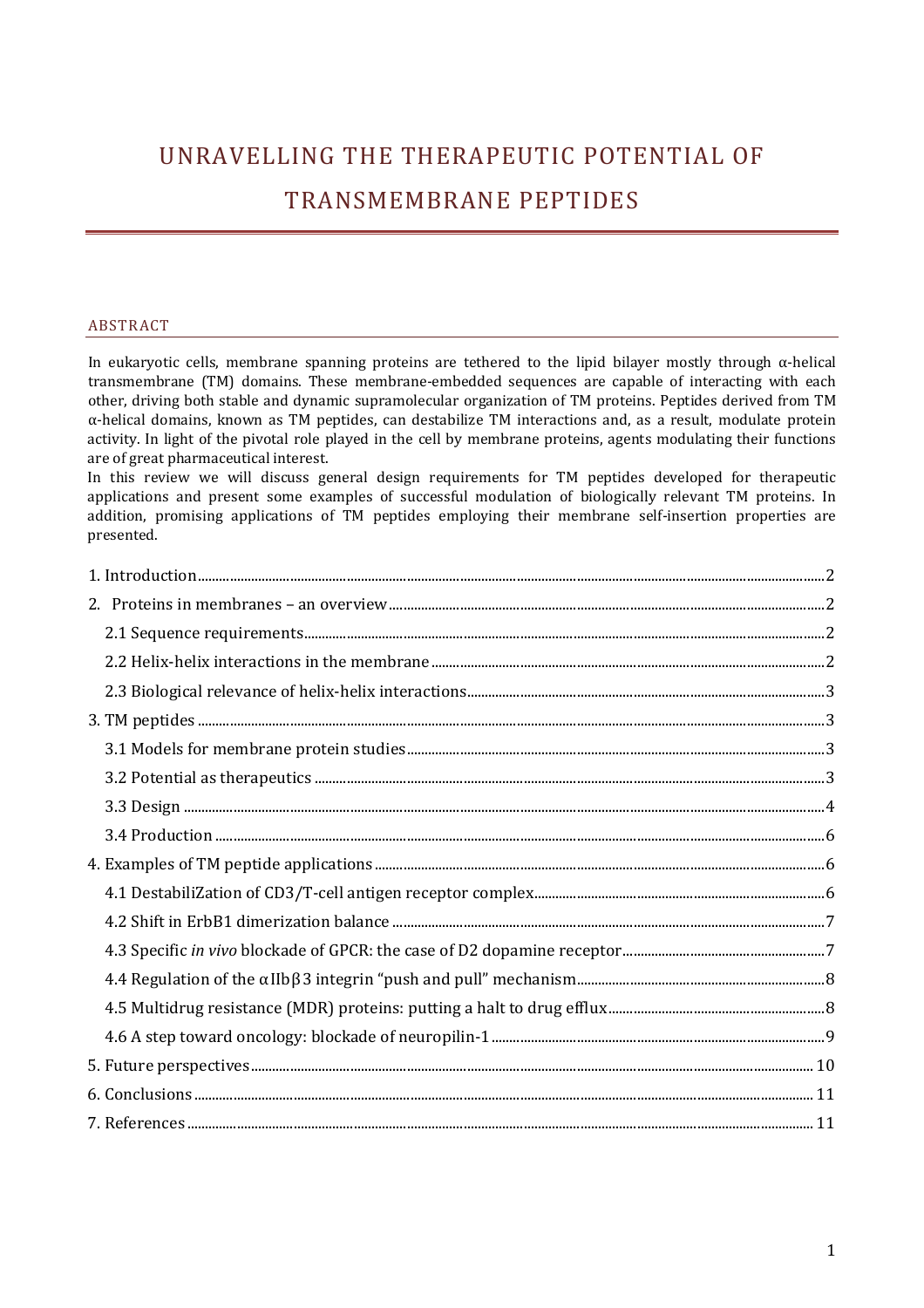#### <span id="page-1-0"></span>1. INTRODUCTION

Cell membranes are highly dynamic and complex systems composed of a lipid bilayer embedding a variety of integral proteins<sup>1</sup>. It was estimated that transmembrane (TM) proteins account for one third of the human genome, playing a pivotal role in a variety of biological processes as receptors, enzymes, channels, carriers and pumps<sup>2</sup>. Owing to the combination between their biological significance and their accessibility to exogenous agents, transmembrane proteins constitute the target of 60% of the FDA approved drugs<sup>3</sup>.

Generally drugs target the soluble domains of membrane proteins, whereas the TM segment has long been considered a mere protein anchor. However, a growing body of evidences stresses the role played by the intra‐membrane region in modulating the activity of TM proteins, affecting their conformation and oligomerization state4. In particular, the use of exogenous TM peptides to regulate lateral TM‐TM protein interactions constitutes an interesting and promising strategy to modulate protein activity.

In the first part of the review, we summarize the structural charachteristics of α-helical membranespanning regions of TM proteins, which constitutes the basis for the development of TM peptide technology. In subsequent sections we focus on the design of TM peptides for therapeutic applications and we critically review the more relevant examples.

#### 2. PROTEINS IN MEMBRANES – AN OVERVIEW

#### 2.1 SEQUENCE REQUIREMENTS

Membranes exhibit a  $\sim$ 30 Å hydrophobic core, composed by variable‐length lipid acyl‐chains, framed by two chemically heterogeneous interfaces 15 Å thick, accommodating polar moieties (fig.  $1$ )<sup>5</sup>. Given the necessity to cross the hydrophobic region of the bilayer, transmembrane proteins are equipped with a  $\sim$  20 amino acid stretch naturally predisposed to fit in a non‐polar environment. Although mainly composed of hydrophobic residues, protein TM regions were found to include around 20% of polar amino acids4. Insertion of a polar residue in a hydrophobic environment is energetically unfavorable, causing rearrangements and distortions inside the membrane bilayer to accommodate the polar side chain<sup>6</sup>. Much work has been devoted to calculate the energetic cost for bilayer‐insertion of each aminoacid. In particular, Hessa et al. determined an energy scale for translocon‐driven amino acid insertion in the TM region7. Results were in line with the experimental hydrophobicity scale obtained in a water/octanol membrane model system and statistical analysis of the TM region of known proteins<sup>7</sup>. As expected, hydrophobic residues are preferentially positioned in the central part of TM domains while polar residues are typically at the sides of the helix, interacting with charged head groups and water7. Although such distribution lowers the energetic cost of peptide side groups/acyl‐chains interaction, peptidic amide backbone itself is inherently polar, containing hydrogen bond donors (amide protons) and acceptors (mainly carbonyl oxygens) that have to be stabilized in the core of lipid bilayer. Consequently, a secondary structure that satisfies H-bonds internally is needed, a requirement fulfilled by both  $\alpha$ -helix and β-barrel structures 8. Since β-barrels structures are mainly found in prokaryotic organisms<sup>6</sup>, in this review we will focus on proteins displaying  $\alpha$ -helical TM segments.



FIGURE 1. Polarity profile of a DOPC (1,2-dioleoyl-sn-glycero-3‐phosphocholine) lipid bilayer (5.4 water/lipid). The charge density was calculated for a time‐averaged distribution of the principal lipid components in the membrane. Approximate interfacial location of an amphipatic  $α$ -helix is also indicated <sup>5</sup>.

## 2.2 HELIX‐HELIX INTERACTIONS IN THE MEMBRANE

Single pass membrane helices interact among each other either by dynamic, switchable contacts or via kinetically stable interactions, characteristic of protein complexes9. Permissive dynamic helix‐helix interactions are mainly driven by low-energy van der Waals interactions, easily reversible, allowing the conformational flexibility required for biological function. Conversely, stable helix‐helix contacts may also contain polar and electrostatic bonds<sup>6</sup>.

The occurrence and the strength of the interactions depend mainly on the stability of the helices in the lipid environment. This property is closely related to the primary structure of the TM segments and the resulting specific geometric motif that can drive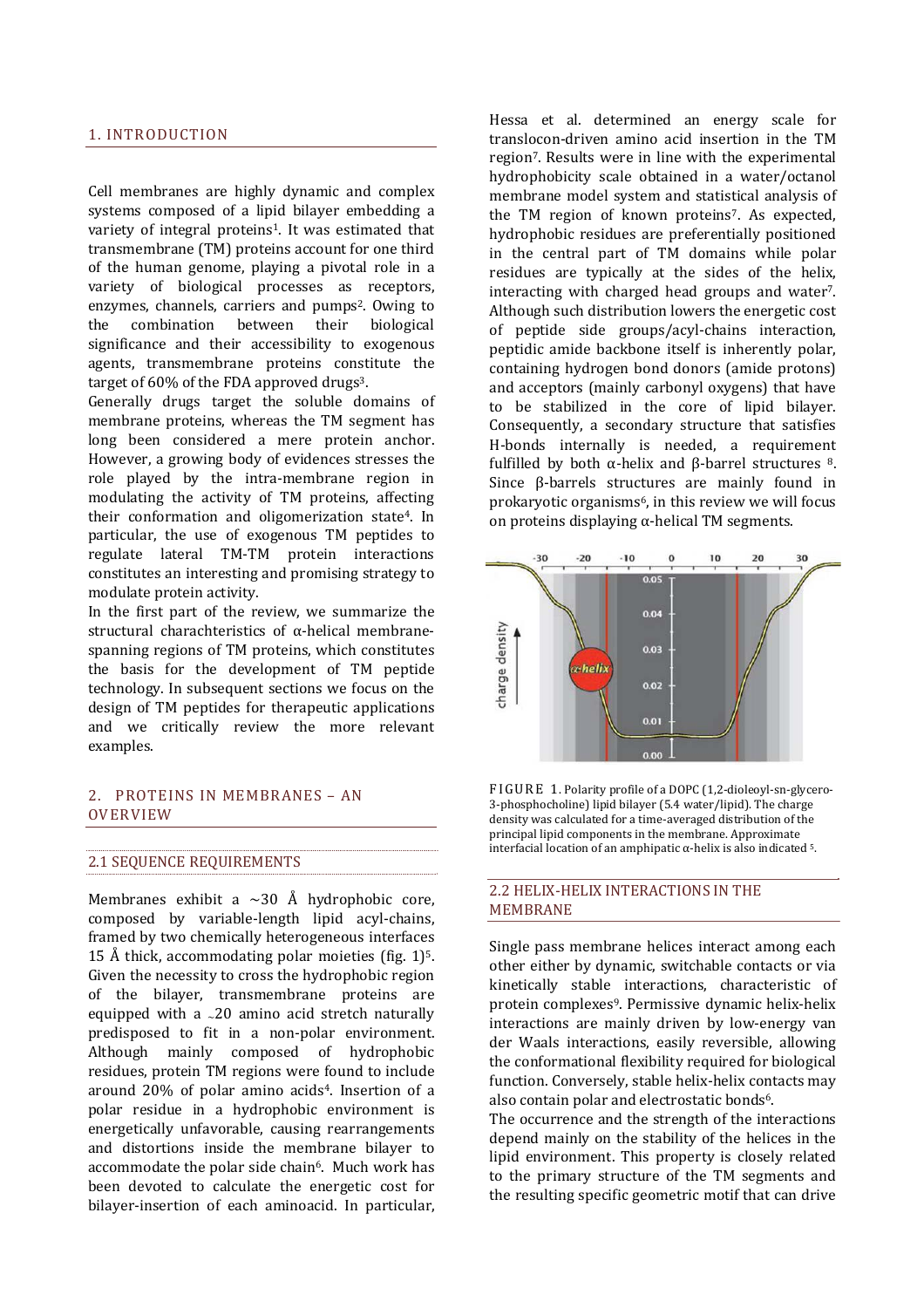<span id="page-2-0"></span>inter helical association. In fact  $\alpha$ -helix interactions are based on geometric complementarity: knobsinto‐holes packing of helix side chains and characteristic hydrogen bond networks confer specificity and stability to the pair<sup>6</sup>.

After analyzing a set of high-resolution crystal structures of TM proteins, DeGrado *et al*. made a classification of helical pairs based on their three‐ dimensional similarity and discovered the existence of a limited number of structures<sup>10</sup>. By grouping helical dimers that showed a super imposable structure, two thirds of the selected helical pairs were found to belong to few major clusters, char acterized by a primary sequence motif and defined packing angles $10$ .

The most common packing motif found in TM segments is GXXXG, where glycine residues are separated by 3 random aminoacids. In the folded secondary structure, the two Gly (which can be substituted by other small amino acids, i.e. Ala, Ser) are positioned on the same side of the helix creating a shallow groove complemented by the second helix. This helix packing, also known as GAS motif (Gly, Ala, Ser) can be right‐ or left‐handed depending on the angle formed by interface between TM helices<sup>9</sup>.

## 2.3 BIOLOGICAL RELEVANCE OF HELIX‐HELIX INTERACTIONS

The biological relevance of TM interactions is emphasized by manifestation of a disease phenotype as a result of mutations within helix TM domains [for a review see<sup>4</sup>]. Single amino acid substitutions can either affect correct protein folding and complex assembly or interfere with conformational changes associated with signal transduction. For instance, mutations of a glycine residue in the GXXXG motif can disrupt the helix‐ helix packing geometry and result in a looser TM interaction, perturbing both the tertiary and quaternary protein structure. Similarly, substitution



FIGURE 2: Proposed mechanism of action for TM peptides in a generic GPCR receptor <sup>11</sup>

of aminoacids participating in an intra‐membrane H‐bond or polar interaction is likely to alter the helices interplay either by weakening or strengthening it<sup>4</sup>. It was therefore postulated that, by controlling the folding and the oligomerization of transmembrane proteins, one can in turn modulate their activity. However, the development of agents able to modulate lateral intra-membrane proteinprotein interactions have long been hampered by the inherent complexity of the surrounding hydrophobic environment.

## 3. TM PEPTIDES

## 3.1 MODELS FOR MEMBRANE PROTEIN STUDIES

 Research on TM protein structure and functionality has long been slowed down by technical hurdles associated with producing, purifying and analyzing membrane-embedded proteins<sup>12</sup>. To circumvent these obstacles a "divide and conquer approach" was proposed in which a complex, multi span membrane protein is broken down into its TM components, easier to produce and to analyze5. The approach draws its justification from the well accepted "two stage model of membrane protein folding". According to this model, TM helices of multi-spanning membrane proteins are first independently inserted into the lipid bilayer and only subsequently they interact with each other, establishing the rationale for the independent TM segment study<sup>13</sup>. The resulting peptides derived from  $\alpha$ - helical TM segments of single or multispanning membrane protein are generally indicated as TM peptides.

In the past years, a wealth of data have been generated using TM peptides as descriptors of membrane proteins, ranging from their structure to the interaction with biological membranes<sup>14, 15</sup>.

However, applications of TM peptides are not only restricted to their role as membrane proteins equivalents. New functions as probes to determine membrane protein effective conformation as well as agents to stabilize protein folding intermediates have been suggested<sup>124</sup>. Yet one of the most intriguing application resides in the use of TM peptides as potential therapeutic agents.

#### 3.2 POTENTIAL AS THERAPEUTICS

The first suggestion of a pharmacological application of TM peptides came in 1996, when Hebert *et al*. reported the ability of a peptide isolated from the TM region of  $\beta_2$ - adrenergic receptor  $(\beta_2 AR)$  to inhibit both activation and dimerization of its "parental" protein *in vitro*16. The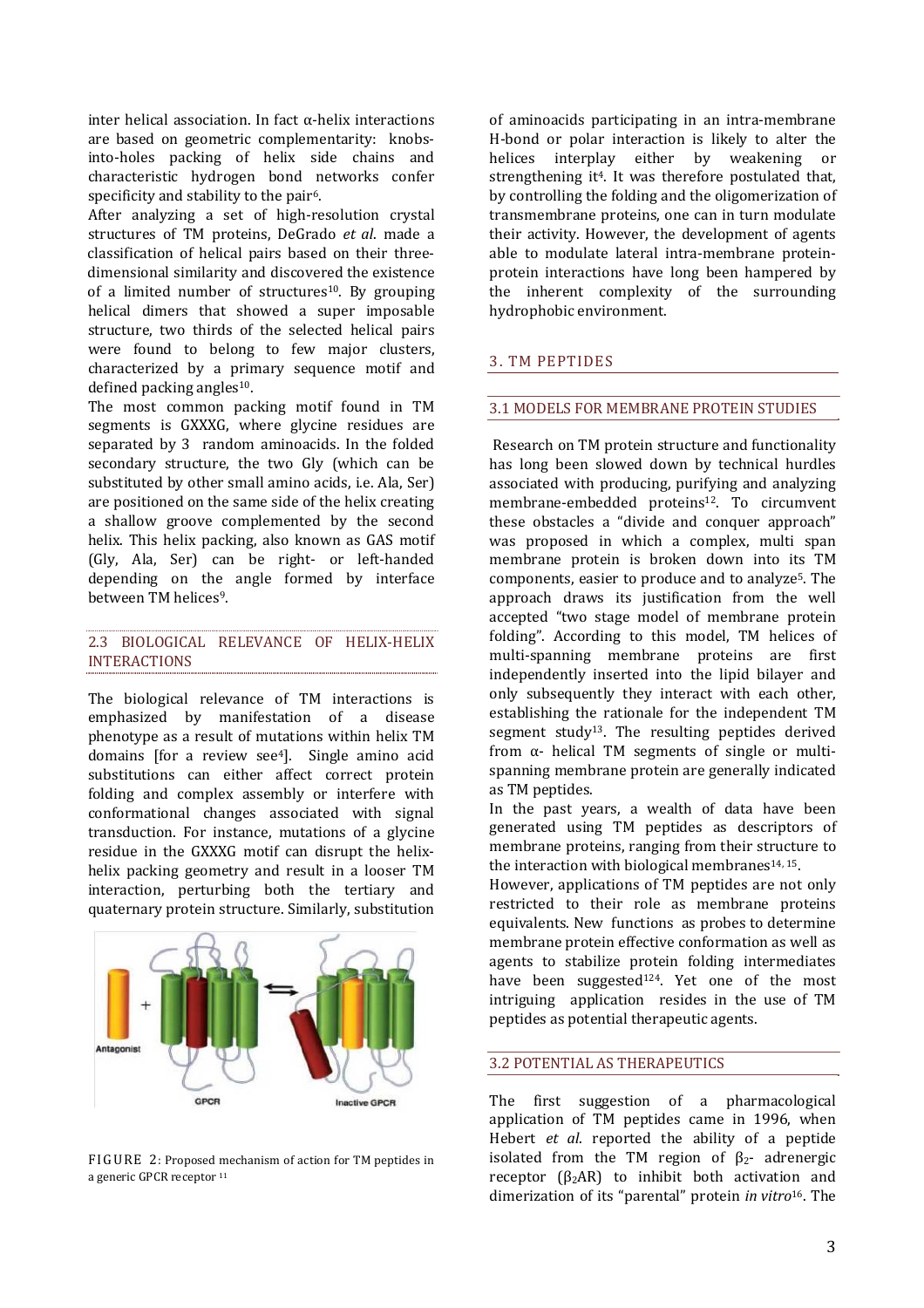<span id="page-3-0"></span>TM peptide corresponded to receptor helix VI, indicated by molecular models as one of the most lipid-exposed regions, and likely involved in  $\beta_2AR$ dimerization. According to the suggested mechanism of action, the exogenous TM peptide bound the parental receptor TM region, thus masking the interface involved in inter molecular protein interactions causing suppression of the downstream signaling (fig.2)<sup>16</sup>. The result demonstrated that TM peptides can competitively bind lipid‐buried helices of receptors, thus modulating their supramolecular organization and activity.

The study, originally aimed at clarifying functional and physical GPCR interactions, thus provided the rationale for developing a series of therapeutically active TM peptides.

# 3.3 DESIGN

TM peptide technology can be applied to regulate the activity of virtually every membrane protein, given it has multiple interacting membrane spanning helices and/or is involved in proteinprotein TM interactions. However not all transmembrane proteins are suitable pharmaceutical targets. In general, targets are selected for their relevant and validated role in a biological process and for the therapeutic benefit deriving from their blockade (or activation) $17$ . On the other hand, TM peptides have to satisfy a series of pharmacodynamics and pharmacokinetics criteria, before being considered as therapeutic candidates.

In general, the small size and amino acid composition of peptides account for their poor pharmacokinetics, leading to, respectively, short half lives and sensitivity to peptidases $18$ . In addition, the highly hydrophobic character of TM peptides results in their poor solubility in aqueous media and constitute one of the major drawback in their *in vivo* application<sup>19</sup>.

To overcome these obstacles, generation of a lead TM peptide is usually followed by an optimization process.

## GENERATION OF LEAD TM PEPTIDE

TM peptides can be obtained using three strategies:  $(i)$  natural occurring TM regions,  $(ii)$  directed evolution and (iii) rational design.

"Borrowing" nature's design and using peptides corresponding to truncated native TM regions constituted the initial, more straightforward approach<sup>20</sup>. So far, this approach has been the most used for its simplicity, yielding TM peptides naturally able of inserting with opportune

conformation in biological membranes. However "truncated" TM peptides are both numerically and conformationally limited to existing helices involved in native interactions.

Therefore, other strategies have been proposed to create a plethora of non‐natural TM peptides, which can differently modulate TM protein activity.

Directed evolution can select TM-helix binders by creating libraries of virus proteins variants differing for the TM segment, as it was done with bovine papilloma virus protein  $E5^{21}$ . E5 is composed of 44 amino acids and is inherently able to bind the TM domain of the platelet‐derived growth factor β receptor (PDGFβR) . DiMaio and coworkers were able to create a 500 000 clones library containing random TM sequences and to isolate highly selective binders to two proteins completely unrelated to PDGFβR: human erythropoietin (hEPO) and CCR5receptor<sup>21, 22</sup>. This demonstrates the power of a directed evolution for isolation of multiple TM peptides for each target without previous knowledge of its sequence or structure. Besides, this approach allows the creation of TM peptides to target mutated/misfolded receptors.

*De novo* design of TM peptides using a computational method was proposed by Yin *et al*. 23. The computed helical anti-membrane protein (CHAMP) is a cheap method to generate new TM peptide binders by *in silico* modeling using the target helix sequence as a starting point. The first step includes database mining and selection of a two-helix bundle. The target TM helix sequence is then threaded on one helix from the selected pair and a repacking algorithm used to generate an ideal binding sequence. The CHAMP method was used to design a TM peptide recognizing the TM region of αIIb integrin; the synthesized peptide sequence was then tested *in vitro* where it showed successful recognition of its cognate receptor 23.

#### OPTIMIZATION OF LEAD TM PEPTIDE

Design of TM peptides as modulators of biological functions has greatly benefited from the large amount of data obtained over the years using peptides as models for membrane proteins studies. Biophysical studies have given indications on how to tune peptide characteristics to achieve high solubility and partitioning into cell membrane (e.g. by modulating peptide length and adding flanking moieties). Meanwhile previous knowledge on peptides poor pharmacokinetics has promoted development of strategies to improve TM peptide stability by using amino acids with inverted stereochemistry.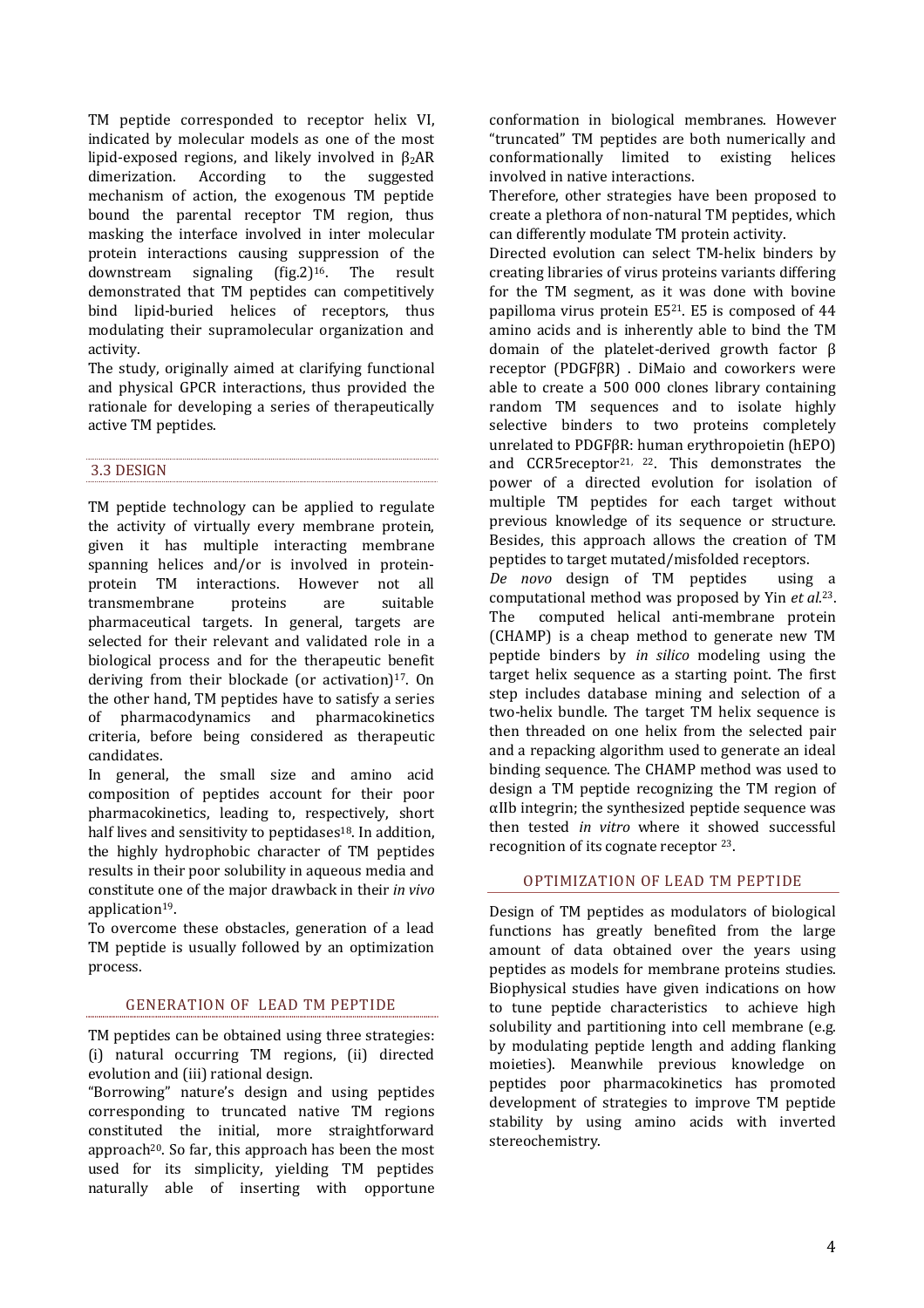#### LENGTH

A first indication of optimal peptide length comes from computational models of TM peptide membrane partitioning. A three step insertion process has been described comprising peptide adsorption, interfacial folding (IF) and folded TM insertion, where the thermodynamic penalty for peptide insertion is inversely proportional to the peptide length24. Ulmschneider *et al*. calculated the free energy profile for a set of poly‐leucine peptides containing *n* residues as a function of peptide position along the membrane normal z and the tilt angle( $\alpha$ ). Shorter peptides ( $n \le 7$ ) are preferentially located at the interface while longer sequences  $(n >$ 8) show increased preference for the TM state.

To decrease the energetic cost of TM insertion, peptide length should match the thickness of the cell membrane. Situations in which the length of TM peptides does not coincide with membrane span (defined as hydrophobic mismatch) require adaptation of the peptide and/or the bilayer. The energetic penalty is paid either by peptide tilting, kinking and redirecting its side chains or by stretching and disordering of the lipid bilayer<sup>25</sup>. Although some exceptions have been reported $26$ , in general TM peptides contain 20‐30 aminoacids.

#### FLANKING MOIETIES

Like their parent proteins, TM peptides are mainly composed of hydrophobic residues and therefore exhibit, with few exceptions, a high tendency to aggregate and precipitate in aqueous buffer. While hydrophobic forces drive the folding of watersoluble proteins by burying apolar residues, in case of TM peptides, this spontaneous process dramatically decreases helices solubility. Strategies to reduce TM peptide aggregation mainly concern addition of flanking hydrophilic residues, although conjugation of sugars has also been reported $27$ . In general, solubility effects of tag attachment are dependent on tag composition, location either at protein C or N‐terminal and length19.

Charged amino acids (mainly Lys but also Asp and Glu) are commonly overrepresented in flanking hydrophilic tags and have been shown to dramatically improve peptide solubility. A systematical study on the optimal length of hydrophilic tags used the glycophorin A TM segment as a model sequence, flanked by 2 to 10 lysine residues. Tags containing 3 to 6 Lys on each side were able to increase the solubility of TM fragment while retaining helicity and dimerization properties in detergent micelles19.

Tomich *et al*. studied the solubility of TM helix 2 from glycine receptor  $\alpha$ 1 (M2GlyR) sfter a series of N- and C-terminal substitutions<sup>28</sup>. When compared to the wild type sequence, N-terminal addition of 4 Lys resulted in a 11‐fold increase in TM peptide solubility (37.8 mg/ml compared to 3.3mg/ml) while the C-terminal tetra-lysine derivative of the peptide did not precipitate until a concentration of 77.4 mg/ml (23‐fold solubility increase)28.

Neutral tags, composed of Gly, His, Pro and N‐ methylglycine (Sar), have been proved useful, in combination with Lys‐tags, in augmenting peptide solubility while leaving the other terminus uncharged, favoring membrane insertion and lowering the overall number of positive charges<sup>19</sup>. In fact, an elevated hydrophobic: charged amino acid ratio may cause a peptide‐dependent membrane disruption as it happens for cationic antimicrobial peptides (CAPs). CAPs, as suggested by their name, are a class of naturally occurring Lys‐ and Arg‐rich peptides harboring the ability to bind and eventually disrupt bacterial and eukaryotic membranes<sup>29</sup>.

Poulsen *et al*. showed the bactericidal activity of a 6 lys‐tagged TM peptide (K‐TM4) derived from a small multidrug resistance (SMR) protein of *Halobacterium Salinarum,* while substitution of 3 of the Lys with a neutral Ala‐Sar‐Sar‐Sar tag abolished bacterial toxicity up to the solubility limit of the TM peptide (i.e.  $25 \mu M$ )<sup>30</sup>.

On the other hand concomitant insertion in the tags of aromatic aminoacids, Trp in particular, can contribute to TM peptide biological activity. Aromatic residues, by locating at the membrane interface, promote proper TM peptide topology, limiting peptide perpendicular movement across the bilayer. Shank *et al*. demonstrated up to 4‐fold increase in activity for an arginine‐containing derivative of M2GlyR TM peptide upon insertion of a tryptophan residue<sup>31</sup>. However, it should be noted that aromatic residues are, with the exception of Tyr, also hydrophobic and their insertion may further hamper peptide solubility.

As a general rule, biological effects of addition of hydrophilic residues are protein‐specific and require dedicated and case‐specific testing to avoid unwanted effects such as tag‐driven oligomerization and interaction with other charged medium components<sup>12</sup>.

#### STEREOCHEMISTRY

TM peptides, like other therapeutic peptides and proteins, are subjected *in vivo* to the action of peptidases18.

Degradation takes place mainly in the blood, the liver and the kidneys, determining a lifespan of few minutes for natural peptides with a molecular weight lower than 4KDa<sup>32</sup>. A common approach to render peptide‐based therapeutics resistant to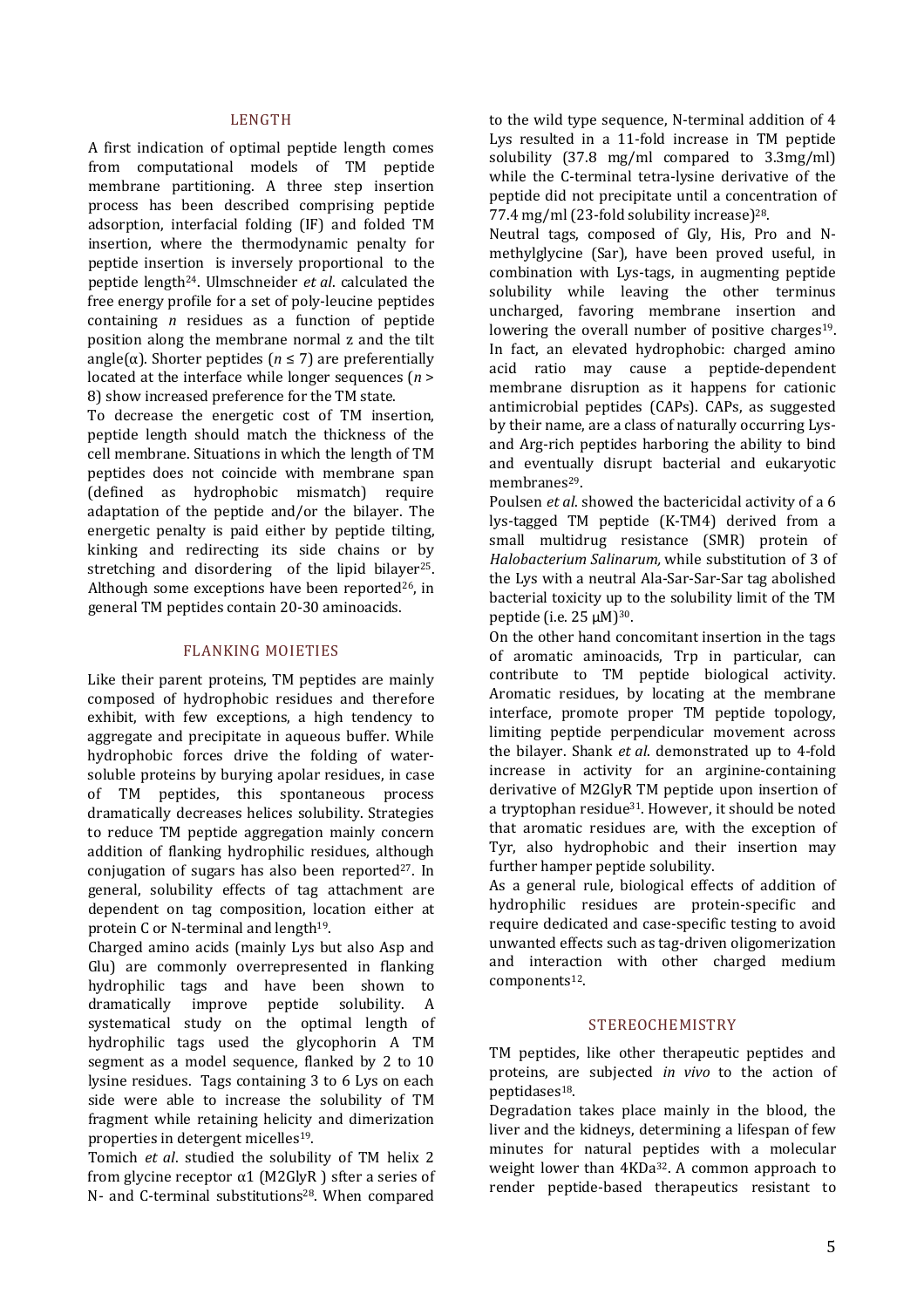<span id="page-5-0"></span>proteolysis is the use D‐amino acids. Substitution of natural residues with their diastereoisomers results in a mirror image of the original peptide, not recognized by the  $L$ -form of the peptidases<sup>33</sup>. The reciprocal chiral specificity of soluble protein‐ peptide interactions also implies that D‐peptide ligands cannot recognize the L‐form of their cognate receptors.

Yet the stereospecificity of the recognition process does not apply to proteins embedded in membranes. Using Glycophorin A (GPA) as a model protein, Shai and coworkers demonstrated the *in vivo* association of all‐D GPA TM peptide with all‐L GPA transmembrane domain34. By molecular dynamics studies the putative D/L‐heterodimer structure was modeled on the available L‐ homodimer NMR data. Surprisingly, comparison of the two complex structures indicated a significant overlap in the contact surface area of every amino acid, sign of a structural similarity between the mixed enantiomer and the WT GPA dimer.

To satisfy helix‐helix interactions, the D‐peptide is forced to bend and tilt in unnatural, higher‐energy conformations, with the energetic penalty being compensated by formation of H‐bond (fig. 3)35.

With regard to TM peptide design, chiralityindependent protein TM domain interactions allow the straightforward development of more stable, D‐ analogues TM peptide therapeutics.

#### 3.4 PRODUCTION

Production of TM peptides can occur either by recombinant expression or via chemical synthesis. Production of recombinant peptides poses technical challenges during expression and purification due to their instability and cell toxicity. To overcome these limitations, TM peptides can be expressed as fusion constructs with more soluble proteins and successively undergo chemical or proteolytic cleavage36. However chemical synthesis remains the preferred method of peptide synthesis. Using FMOC solid state peptide synthesis guarantees a more controlled end product allowing peptide manipulation (e.g. insertion of non-natural aminoacids, direct coupling of probes) $12$ .

#### 4. EXAMPLES OF TM PEPTIDE APPLICATIONS

Although the idea of using TM peptides as regulators of TM proteins function dates back to 199616, since then, *in vitro* and/or *in vivo* testing of only a handful of TM peptides have been reported (for an exhaustive list see Supplementary Information from Bordag *et al*. 12). In fact hurdles regarding TM peptides design in addition to their



FIGURE 3: Similarity in the contact surface of GPA L/L homodimer (left) and L/D heterodimer (right). Side chains in the interacting region are shown at atomic detail 34

poor pharmacokinetic properties have slowed down the research. We are now going to describe some examples of TM peptides developed in the past 15 years to modulate cell functions and some new promising applications.

## 4.1 DESTABILIZATION OF CD3/T‐CELL ANTIGEN RECEPTOR COMPLEX

 Located on the surface of T‐lymphocytes, the CD3/T‐cell receptor (CD3/TCR) complex interacts with the antigen-presenting Major Histocompatibility Complex, triggering T‐cell activation. CD3/TCR is composed of a ligand‐ binding heterodimer lacking an intracellular domain (clonotypic  $\alpha$ β TCR) and a series of coreceptor proteins involved in the signaling (CD3  $\gamma$ -, δ-,  $ε$ - and  $ζ$ -chains) (fig. 4a). Atypically, the TCR- $α$ transmembrane region, highly conserved among mammals, includes 2 positive amino acids involved in polar intra-complex TM interactions, necessary for the correct receptor assembly<sup>37</sup>.

Manolios *et al*. demonstrated that perturbation of the quaternary structure of the receptor by addition of a 9 aa peptide corresponding to the  $TCR-\alpha$  core TM domain (NH2‐G‐L‐**R**‐I‐L‐L‐L‐**K**‐V‐OH) inhibited T‐cell activation *in vitro26*. Palmitic acid‐conjugated core peptide (CP) at a concentration of 10μM reduced IL‐2 production to almost background levels. However, while lipidation boosted CP activity favoring its interactions with cellular membranes, the derived highly‐lipophilic peptide required suspension in squalene oil  $(2,6,10,15,19,23$ hexametyl-tetracosane) for *in vivo* studies. Single injection of CP monopalmitate induced a protective effect in a rat model of adjuvant arthritis,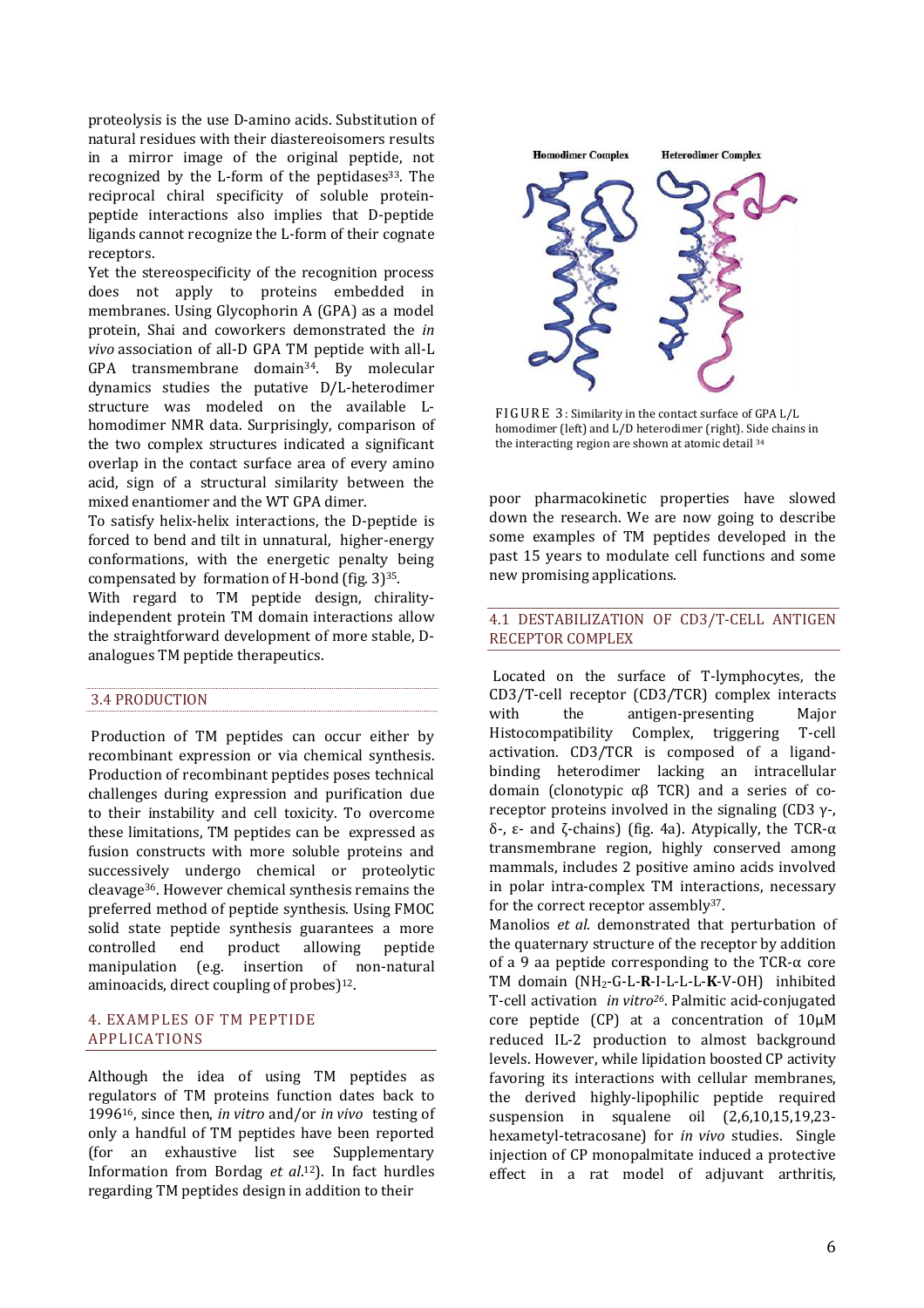<span id="page-6-0"></span>comparable to treatment with the immunosuppressant cyclosporine26. treatment

In an early clinical trial, topic application of 1mg palmytoylated core peptide/g cream on patients suffering from T-cell mediated dermatoses (psoriasis, atopic eczema, lichen planus) resulted in improvement in the conditions of almost all treated individuals, although the effect did not significantly differ from the corticosteroid-treated group (fig. 4b)38. Possibly, peptide activity *in vivo* can be improved by decreasing sensitivity to proteases by substituting L-amino acids with their Denantiomers. According to this strategy, Gerber *et al.* demonstrated CP‐TCR co‐localization and anti‐ inflammatory activity was retained by a mirror peptide composed by D‐amino acids, paving the way to development of immunotherapeutic D-peptides<sup>39</sup>.

## 4.2 SHIFT IN ERBB1 DIMERIZATION BALANCE

Initially developed to study TM interactions between the tyrosine kinase receptors ErbB1‐ ErbB2, the ErbB1 TM peptide was only later considered as a potential therapeutic. Better known as, respectively, epidermal growth factor receptor (EGFR) and HER/c‐neu, ErbB1 and ErbB2 play a pivotal role in cancer proliferation and differentiation and, as such, are well‐known tumor targets. Upon binding with their cognate antigen ErbB receptors undergo a homo-/heterodimerization process driven by 2 GXXXG‐ like motifs contained in their TM domains. Gerber *et al*. demonstrated that the C‐terminal GXXXG motif is involved in receptor homodimerization while the N-terminal is preferentially associated with heterodimerization<sup>14</sup>.

To assess the potential of ErbB1 TM helix to inhibit parental receptor dimerization and signaling, the corresponding 25 amino acid peptide (NH2‐ SIATGMVGALLLLLVVALGIGLFMR-OH) was synthesized and added to EGFR positive cells in detergent micelles. ErbB1 TM peptides co‐localized with their "parental" receptor and at nM concentration they inhibit ErbB1 phosphorylation level to a maximum of  $50\%$  at nM concentration<sup>41</sup>. The limited effect can be explained by the multifactorial regulation of receptor dimerization: structural studies have in fact shown the extracellular domain also plays a role in ErbB homodimerization, complicating complex disassembly. Unfortunately, the experimental setting (incubation of cells in a detergent solution) makes it difficult to evaluate the real therapeutic potential of the ErbB1 TM peptide. Clearly a more soluble TM peptide form that allows testing in hysiological conditions is needed. p



| Patient No.   |     | Diagnosis Improvement Cure | No effect |
|---------------|-----|----------------------------|-----------|
|               | AD  | х                          |           |
|               | AD  |                            |           |
| $\frac{2}{3}$ | AD  |                            |           |
|               | AD  |                            |           |
| 5             | AD  |                            |           |
| 6             | P   |                            |           |
|               | P   |                            |           |
| 8             | L-P |                            |           |
| q             | L-P |                            |           |

# 4.3 SPECIFIC *IN VIVO* BLOCKADE OF GPCR: THE CASE OF D2 DOPAMINE RECEPTOR

G‐protein coupled receptors (GPCR) constitute the 4th largest family in the human proteome, ubiquitously involved in cell signaling and currently target of 50% of the drugs on the market  $42$ . In this scenario, the possibility of inactivating GPCRs by use of an exogenous peptide disrupting the natural interactions among the 7 receptor TM domains has attracted much interest.

In an extensive *in vivo* work George *et al*. tested the effect of administration of TM peptides derived from various GPC proteins and, among others, from the D2 dopamine receptor, a family subtype whose signaling abnormalities result in neuropsychiatric disorders<sup>43</sup>.

The TM peptide derived from the helix 7 of dopamine receptor D2 (LYSAFTWLGYVNSAVNPIIY‐ NH2 going under the name of D2‐TM7) was injected in rat brains to evaluate binding to the D2 receptor and its structurally similar D1. Blockade of D2 dopamine receptor with D2‐TM7 peptide was comparable to the effect exerted by the conventional antagonist (+)‐butaclamol. Unlike this small molecule, the D2-TM7 peptide did not have any effect on the D1 receptor, proving the higher specificity of the peptide approach<sup>43</sup>. However, poor peptide solubility required D2‐TM7 resuspension in buffer containing apolar compounds (8.3% DMSO and 0.4% digitonin) which would raise toxicity concerns in case of an human application. Therefore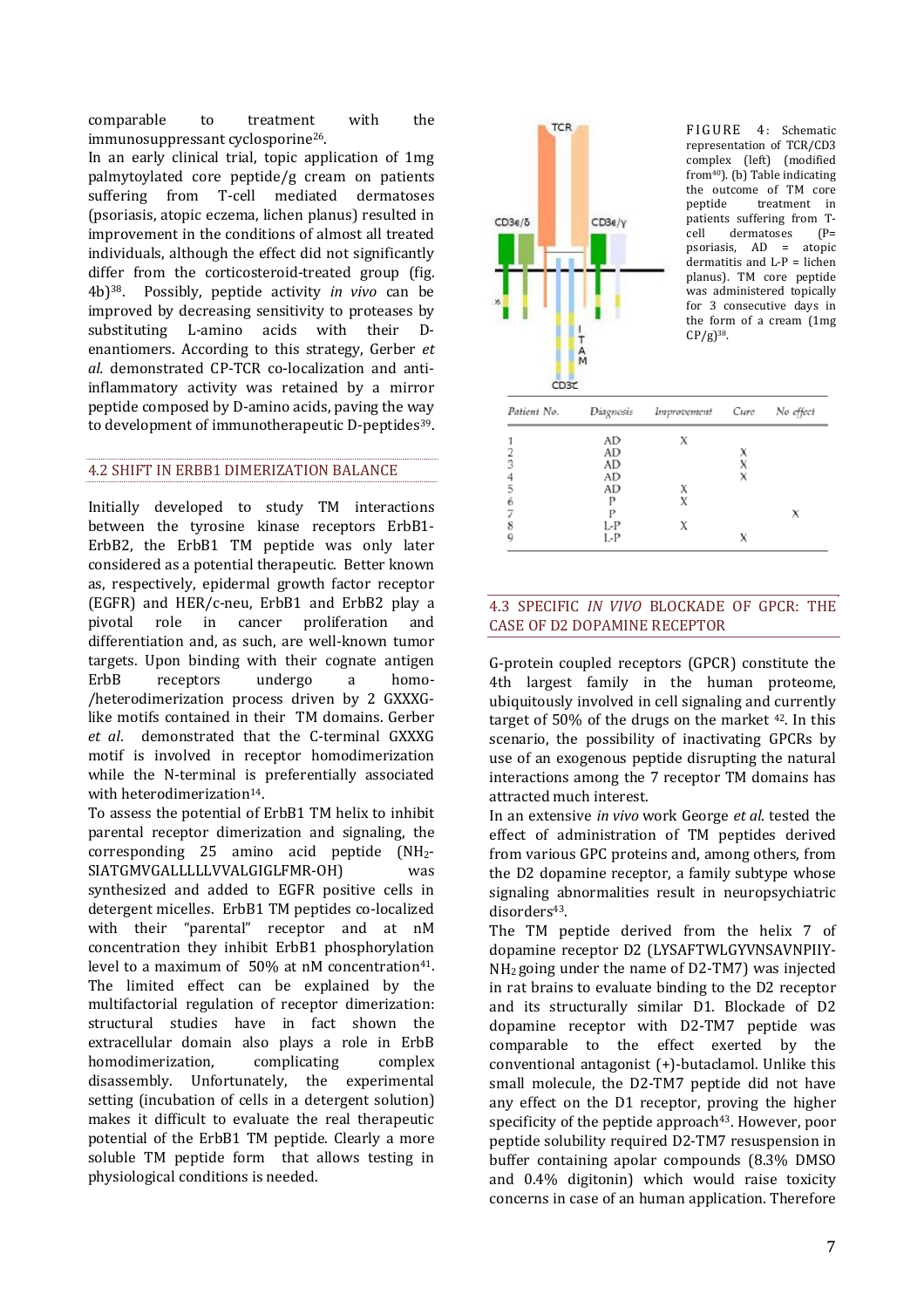<span id="page-7-0"></span>an increase in TM peptide solubility before further testing is required.

# 4.4 REGULATION OF THE αIIbβ3 INTEGRIN "PUSH AND PULL" MECHANISM

Integrins are a family of membrane proteins mediating cell/cell and cell/extracellular matrix (ECM) adhesion. In particular, the fibrinogen receptor αIIbβ3 plays a paramount role in platelet aggregation a process implicated in hemostasis and thrombosis. Structurally, the αIIbβ3 heterodimer is held in its resting state by  $\alpha$ - $\beta$  subunits TM interactions. Activation is regulated by a "push and pull" mechanism: destabilization of the complex as a consequence of an internal (ADP) stimulus "pushes" the receptor to an active state whereas TM interactions pull it back to the resting conformation (fig.  $5)^{44}$ . Bennet and co-workers identified the pivotal role played in the TM dimerization process by a GXXXG motif on αIIb TM helix: mutation of the two glycine impaired αIIbβ3 complex formation<sup>32</sup>. Considering that the GXXXG motif can also drive a relative strong αIIb‐ αIIb TM interaction, αIIbβ3 activation can be achieved using an exogenous αIIb TM peptide that forms a  $\alpha$ IIb-  $\alpha$ IIb homodimer competing out the β3 TM domain. A 22‐aa peptide, corresponding to αIIb‐TM domain, was synthesized by Yin et al. and 2 lysine residues were appended at each terminus to enhance solubility and prevent aggregation (KKWVLVGVLGGLLLLTILVLAMWKKK) <sup>15</sup>. The resulting  $\alpha$ IIb-TM peptide was soluble in aqueous buffer, acquired a α‐helical conformation in phospholipid vesicles and specifically interacted with the TM domain on  $\alpha$ IIb subunit<sup>15</sup>. In a size exclusion chromatography experiment , αIIb‐TM peptide co‐eluted with αIIbβ3 complex, confirming αIIb ‐TM agent binding to its receptor. Moreover, micromolar concentrations of the αIIb –TM peptide  $(1-3 \mu M)$  induced aggregation in gel-filtered platelets in an ADP independent mechanism15.

However, the TM peptides targeting  $\alpha$ IIb $\beta$ 3 integrin have so far proven more useful in unraveling receptor activation mechanism than as therapeutics for bleeding disorders. This is partly due to the redundancy in αIIbβ3 regulation pathways, making it difficult to fully control its activation<sup>44</sup>. Conversely, by virtue of its unique mechanism of action, αIIbβ3 integrin constitutes a handy *in vitro* screening platform for newly designed TM peptides: in fact they have an agonistic activity, easier to quantify compared to an antagonistic one. This has made αIIbβ3 the system of choice for the development of computational -driven design of TM peptides<sup>23</sup>.



FIGURE 5: Schematic model of integrin αIIbβ3 activation mechanism. TM domains of integrins interact in the receptor inactive conformation. Integrin activation can be obtained by addition of an agonist, such as ADP or by addition of a αIIb TM peptide that destabilizes  $\alpha$  and β chains TM interactions<sup>23</sup>.

## 4.5 MULTIDRUG RESISTANCE (MDR) PROTEINS: PUTTING A HALT TO DRUG EFFLUX

## P‐GLYCOPROTEIN

Multidrug resistance (MDR) proteins are a class of membrane transporters responsible for the extrusion of a variety of drugs from the cell cytoplasm. Aberrantly expressed in cancer cells where they expel chemotherapic drugs, MDR proteins constitute themselves a druggable target. Given the lack of substrate specificity, development of an antagonist agent is out of the question and current strategies focus on an allosteric regulation of the receptor.

In this scenario the use of a TM peptide to destabilize the 12 TM‐segment glycoprotein is extremely attractive. Tarasova *et al*. isolated all 12 TM segments from P‐glycoprotein (P‐gp, the most known MDR protein) and evaluated their inhibitory activity measuring the *in vitro* extrusion of the fluorescent substrate 3‐ethyl‐2‐[3‐ethyl‐2(3H)‐ benzoxazolylidene)‐1‐propenyl]benzoxazolium

iodide ( $DiOC<sub>2</sub>$ )<sup>45</sup>. All the TM-derived peptides were active inhibitors of the parental protein, though with very different potency  $(IC_{50}$  ranging from 0.75 to more than 15 μM) indicating TM peptide capacity to destabilizing P‐gp structural organization. The extremely poor solubility of the TM peptides was improved by addition of flanking Asp residues and/or extension to include natural‐occurring extracellular loops increasing precipitation threshold up to 5 μM in culture medium.

Activity of the TM peptide could be affected by stereochemical and sequence modifications, giving indications for further improvement. For instance, addition of 2 terminal Asp residues caused a 5‐fold increase in TM5-derived peptide potency  $[IC_{50}$  from  $5 \pm 0.5$  μM to  $1.1 \pm 0.3$  μM) while an all-D form of TM5 peptide with a N-terminal succinic moiety had an IC<sub>50</sub> of 0.5±0.2 compared to  $1.1\pm0.3$  uM of natural L‐form.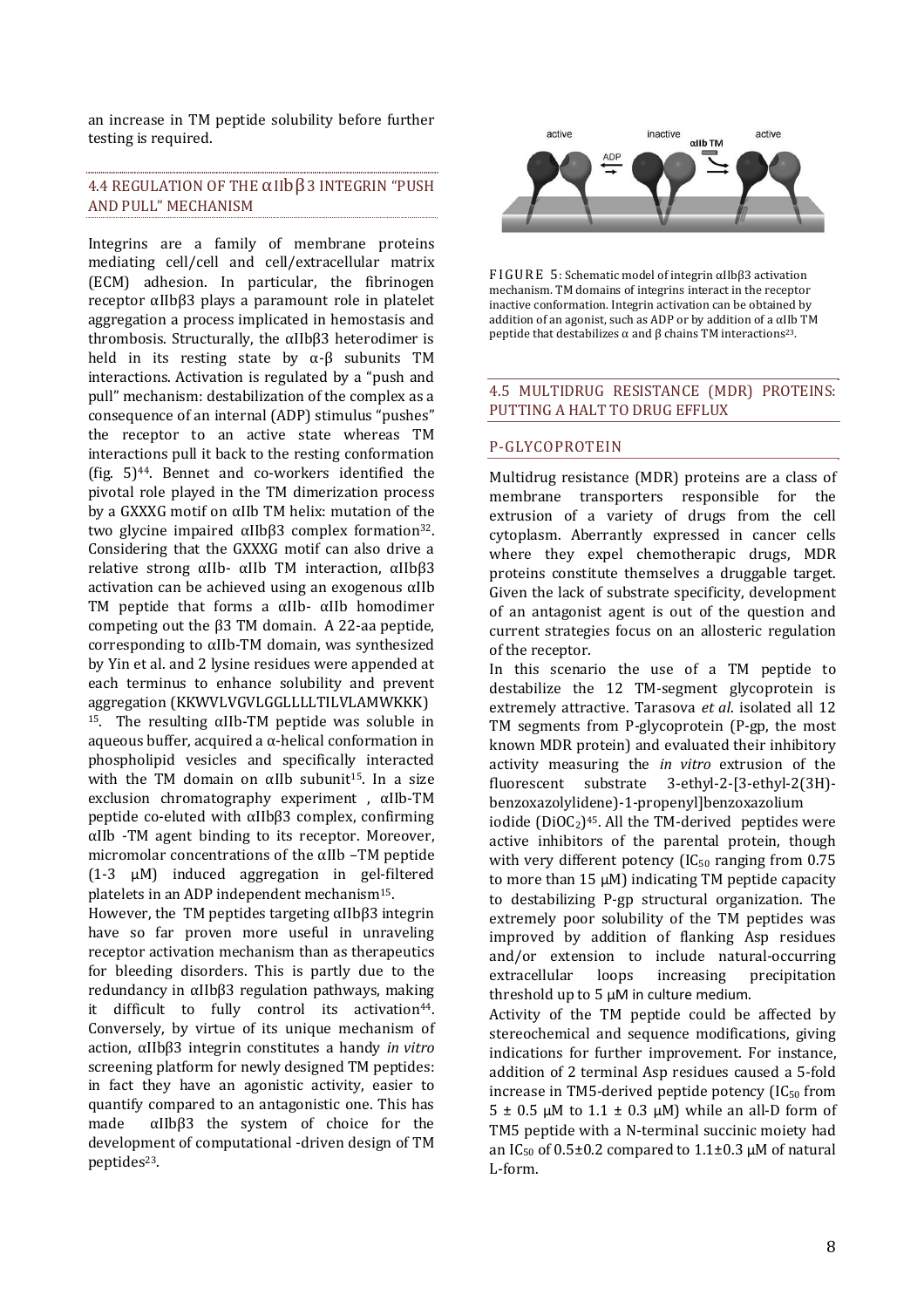<span id="page-8-0"></span>The activity of TM peptides was additionally tested *in vitro* on HCT15 cells: results showed a 5 fold reduction in doxorubicin IC50 in the presence of  $1\mu$ M TM2 peptide after 96h incubation (fig. 6)<sup>45</sup>.

Promises of TM peptides to antagonize P‐gp‐ mediated drug efflux are heavily compromised by peptide aggregation in an aqueous environment, persistent even after tag addition. Overall this findings suggest that improvement in solubility is a *ine qua non* condition for further development of *s* this approach.



FIGURE 6: Effect of TM2 peptide over sensitization of HCT15 ells (human colonorectal carcinoma) towards doxorubicin c after 96h treatment<sup>45</sup>.

#### SMALL BACTERIAL MDR PROTEIN HSMR

Horizontal transfer of resistance genes and overexpression of membrane‐bound multidrug efflux transporters are the two main causes of bacterial multidrug resistance<sup>46</sup>. Small multidrug resistance (SMR) proteins remove cationic cytotoxic compounds from bacterial cells with a mechanism involving the Glu residue in their TM region. Disruption of the active dimeric form of SMR proteins, driven by TM interaction of helices 4, is thought to affect drug efflux rate. In a recent study, down‐regulation of SMR protein activity was obtained using a 21 aa peptide (VAGVVGLALIVAGVVVLNVAS) corresponding to TM4 of Hsmr SMR protein from *H.Salinarum30.* TM peptide solubility was raised above 6.5 mg/l by addition of a C-terminal poly-lysine chain and an acetylated  $Ala-(Sar)_{3}$  tag at N-terminal. Extrusion rate of SMR substrate ethidium bromide by Hsmr‐ expressing *E.Coli* followed a first-order exponential decay, with a decay rate constant  $(k)$  of 10.1 x 10<sup>-3</sup> ±  $0.7$  x  $10^{-3}$  s<sup>-1</sup>. Bacteria treated with T4-TM peptide showed a dose-dependent reduction in the efflux rate with a saturation plateau at 1 μM (*k*= 3.7 x 10‐3  $\pm$  0.2 x 10<sup>-3</sup> s<sup>-1</sup> corresponding to a 60% efflux inhibition). Although promising, the application is still at the proof of concept level: the inhibitory

effect of TM4 on cell growth is relatively poor and, according to the authors, may be due to L‐peptide susceptibility to proteases<sup>30</sup>. However, use of a mirror peptide has not been successful: D‐TM4 peptide did not bind Hsmr receptor, possibly because it failed to satisfy H‐bonds requirements. In this perspective, computational studies applied to Hsmr might provide additional information for the synthesis of a functional D-TM4 peptide. On the other hand, advancements in the understanding of more complex bacterial MDR structures will provide the background knowledge for the development of a wider arsenal of "anti-bacterial" TM peptides.

## 4.6 A STEP TOWARD ONCOLOGY: BLOCKADE OF NEUROPIL IN-1

Identified as the ligand binding subunit in the Sema3A membrane complex, neuropilin‐1 (NRP1) receptor has been intensely studied for its involvement in cell migration and differentiation. Implicated in CNS degeneration and in progression of some tumor types (e.g. glioblastoma), NRP1 constitutes an interesting pharmaceutical target. Upon activation, NRP1 has been shown to di‐ and oligomerize and act as a co-receptor for different membrane protein families (among the others tyrosine kinase receptors). Dimerization partially depends on the packing properties of GXXXGXXXG ‐ containing TM helices, and is blocked by addition of a 27 aa peptide corresponding to NPR1 TM domain (identified as pTM‐NRP1, sequence: ILITIIAMSAL**G**VLL**G**AVC**G**VVLYRKR)47.

In a recent work, Nasarre *et al*. evaluated the effect of pTM‐NRP1 *in vitro* and *in vivo* models of glioblastoma multiforme. Rat glioblastoma cells treated with 1 μM of pTM‐NRP1 showed a lower proliferation when compared to PBS control and a significantly reduced angiogenesis in a tube formation assay. Orthopic brain tumor cells were pretreated with pTM‐NRP1 for 2 hours before implantation in the subcortical region of male rats. Significant tumor shrinking (-80%) was observed after 8 days in all the treated animals (n=12). *In vivo* inhibition of pre‐developed tumor was demonstrated in an heterotopic glioma model (tumor cell injected in the flank of athymic nude mice). Daily subcutaneous injection of 10<sup>-7</sup> M pTM-NRP1 in PBS resulted in a consistent reduction of tumor volume, weight and newly formed blood vessels<sup>47</sup>. Absence of toxicity for different cell types and good stability (signal retained for 48h in the membrane) make pTM-NRP1 an interesting andidate for future development. c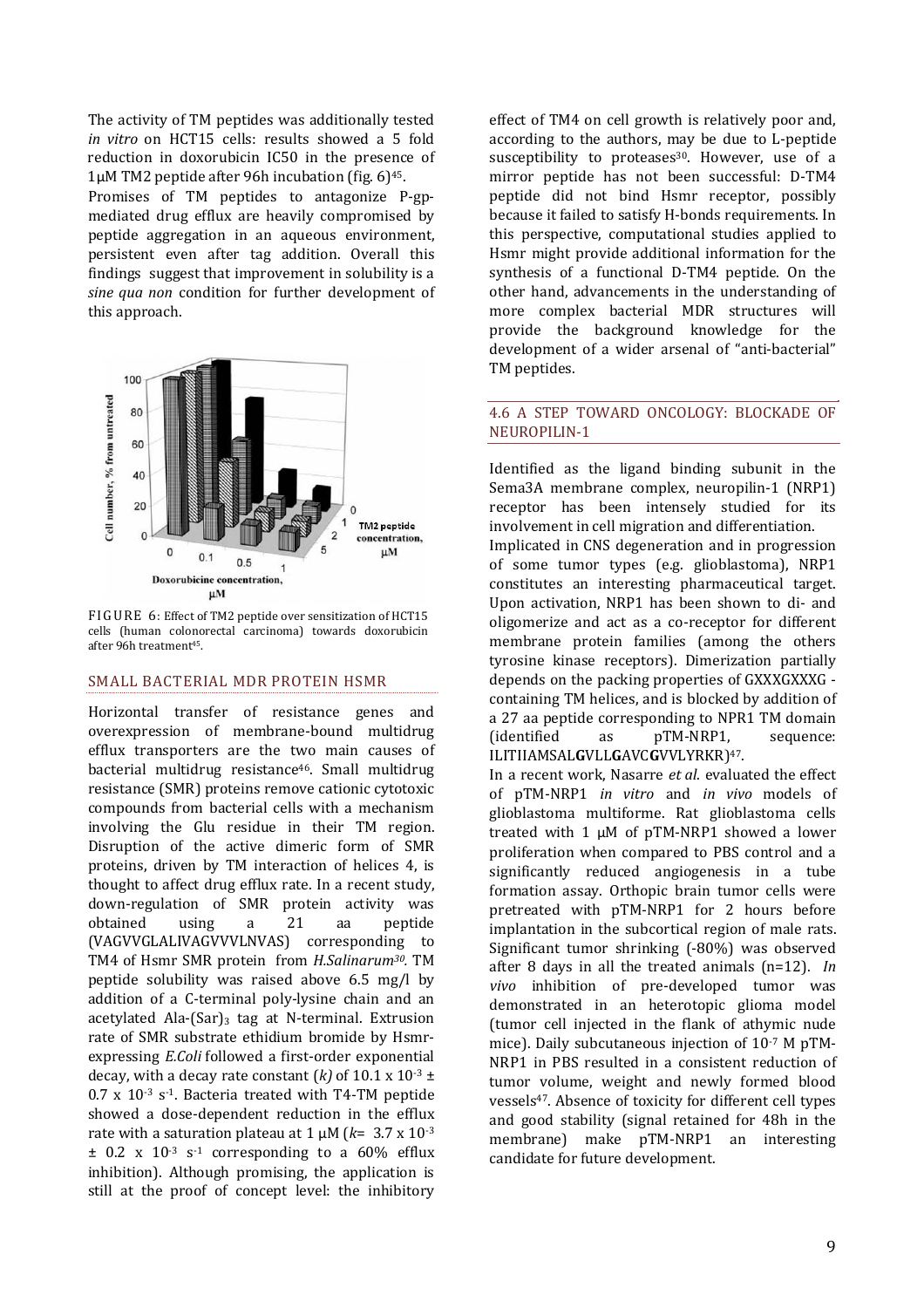## <span id="page-9-0"></span>SYNTHETIC ANION CHANNEL‐FORMING PEPTIDE FOR CFTR REPLACEMENT

An alternative application of TM peptides consists in their use as channel‐forming units. In particular it has been proposed to restore normal cellular electrolyte balance in the epithelium of cystic fibrosis (CF) patients by generating synthetic anion‐ specific pores using channel-forming peptides  $(CFPs)$ <sup>48</sup>.

CFPs can be *de novo* synthesized or derived from TM segments of native proteins. Tomich and coworkers identified the potential of the second TM helix (M2) of the glycine receptor (GlyR) to form a

pentameric, Cl‐ selective pore in epithelial monolayer49. However significant limitations concerning M2 peptide solubility, channel ion selectivity and lack of a gate- control mechanism had to be overcome.

In an attempt to improve peptide solubility while retaining ion transport activity, Shank *et al*. generated over 200 M2‐derived sequences, redesigning the amino acid content of the TM region flanking loops<sup>31</sup>. Comparison of synthetic-channel activity between native  $M2$  and derived  $NK<sub>4</sub>$ -M2GlyR p22‐T19R S22W peptide, showed a 2 fold increase in maximal ion flux, measured as maximal short circuit current (*Isc*<sub>MAX</sub>). Moreover potency of NK4‐M2GlyR p22‐T19R S22W in a planar bilayer was also improved with a  $K_{1/2}$  of 71  $\mu$ M compared to 210μM of the initial M2 sequence, a result possibly explained by the lower aggregation rate of the newly derived sequence31. Tests *in vitro* confirmed that NK<sub>4</sub>-M2GlvR p22-T19R S22W showed an high permselectivity for Cl‐ .

However, despite the advances in channel‐forming peptide design, insertion of a regulatory mechanism still represents a formidable challenge that has to be tackled before *in vivo* testing.



FIGURE 7. Space-filling model of hairpin conformation of CXCR4‐2 in a monomeric form (a) and following self‐assembly in a nanoparticle structure (b). Alpha-helical portion is highlighted in blue<sup>50</sup>.

Lately, new promising applications of TM peptides have been presented, solving TM peptide solubility hurdle while suggesting a new role as delivery systems.

#### **CXCR4 NANOPARTICLES**

More than 10 years ago, Tarasova *et al*. screened peptides corresponding to the 7 TM region of the chemokine receptor 4 (CXCR4) for their ability to inactivate the receptor. In disease settings CXCR4 acts as a co-receptor for HIV-1 infection and plays an essential role in lung and bone metastasis<sup>11</sup>. A 24 aa peptide, corresponding to the second helix of CXCR4 (CXCR4‐2), able to spontaneously insert in cell membranes was selected. *In vitro* results indicated a complete block of CXCR4 downstream signaling at 0.2 μM peptide concentration and a marked reduction of HIV infection in a HIV-1 replication  $assav^{11}$ . Although promising, the research line was suspended until recently, when Tarasov *et al*. showed the propensity of CXCR4‐2 peptide, functionalized with a C-terminal 27 unit poly‐ethylene glycol (PEG) tail, to self assemble in nanoparticles. The formed NP have a small and homogeneous size distribution (10-20 nm) and a surface negative charge  $(-20.8 \pm 1.0 \text{ mV})$  and CD studies suggest a β‐type conformation for CXCR4‐2 peptides (fig. 7). Results obtained using both liposomes and *in vitro* testing indicate a spontaneous NP fusion with lipid bilayers accompanied by CXCR4‐2 partial transition to an α‐ helical conformation<sup>50</sup>.

TM peptide based NP hold promises in overcoming the poor pharmacokinetic of free peptides as demonstrated by considerable prolonged survival in a metastatic breast cancer mouse model treated with CXCR4‐2‐NP. Moreover, these peptide‐based NP systems allow for encapsulation of hydrophobic drugs suggesting a future use as a bi-functional targeted delivery system.

#### PH (LOW) INSERTION PEPTIDE (PHLIP)

Derived from bacteriorhodopsin helix C , pH (Low) Insertion Peptide (pHLIP) was shown to spontaneously insert in membranes adopting a stable  $\alpha$ -helix conformation<sup>51</sup>. The putative membrane inserting sequence is 22-aa long containing 2 aspartate and 2 tryptophan residues. Remarkably, pHLIP membrane insertion is driven by pH change: protonation of Asp side chains in the TM region  $(pK_a \sim 6)$  leads to transition from a weakly unstructured membrane‐bound form to a bilayer spanning helix (fig. 8). Although derived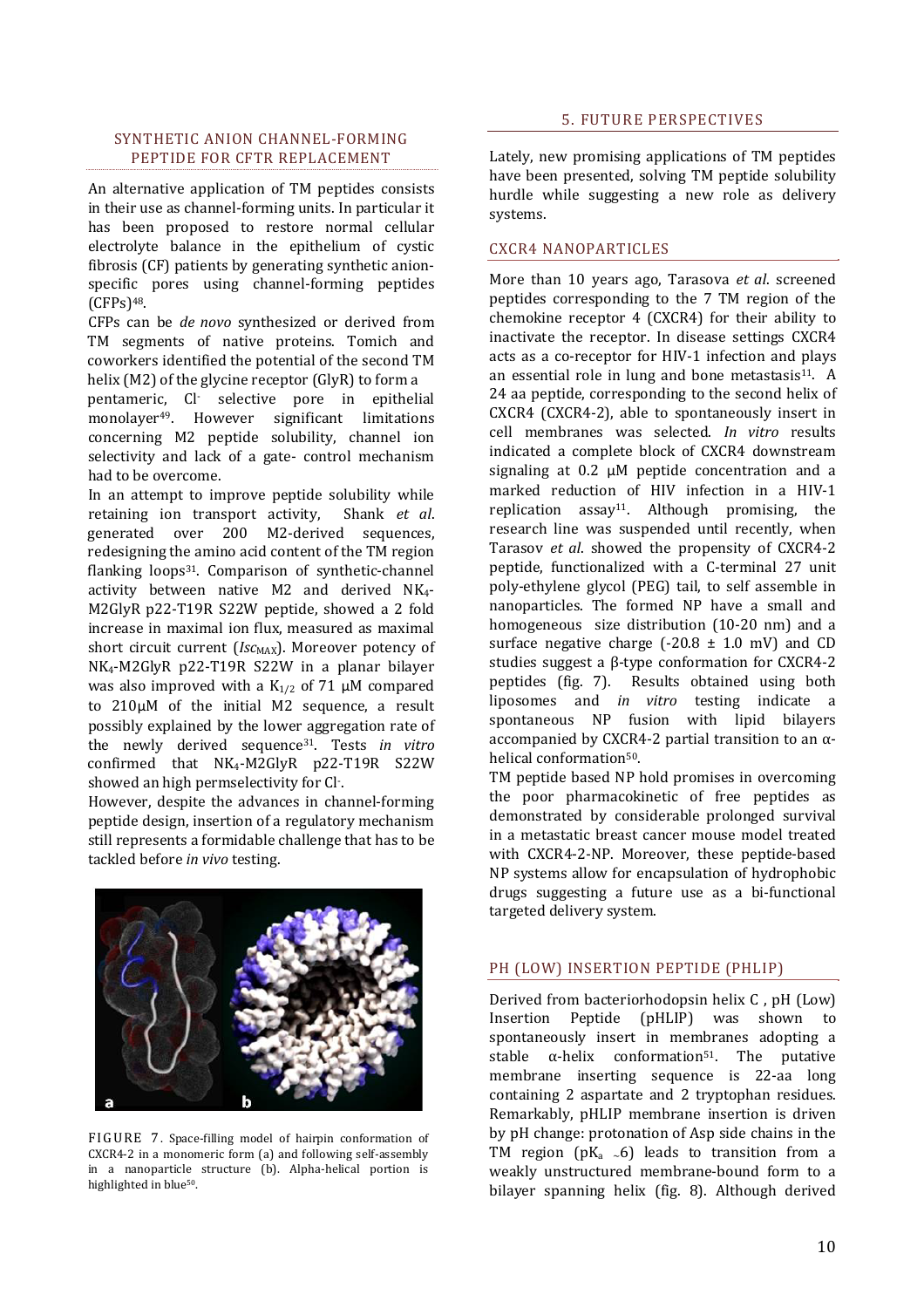<span id="page-10-0"></span>from a TM helix and sharing the common structural features of TM peptides, pHLIP differs in its activation mechanism, which is not based on direct modulation of a transmembrane protein. In fact, characterized by a relatively high solubility (almost 30μg/ml), absence of membrane leakage and no sign of toxicity *in vitro* (up to 10μM at pH 6.5) and *in vivo* (4mg/kg in mice), pHLIP constitutes an extremely promising candidate as a delivery system<sup>52</sup>.



FIGURE 8: pHLIP pH dependent membrane interaction. At physiological pH unstructured pHLIP binds to the membrane in presence of a lipid: peptide ratio  $> 100$ . At low pH  $( $6$ )$  pHLIP forms a transmembrane α‐helix52

The site-specific action of pHLIP derives from its ability to partition into membranes at a low pH (<6), a condition typically found in cancer but also arising from inflammation, ischemia, stroke and arthritis. Due to conserved orientation of pHLIP upon membrane insertion (N‐terminus remains in the extracellular environment) is possible to decide whether the cargo molecule will be tethered to the cell surface (useful in diagnostics) or internalized (functional in cancer treatment)<sup>52</sup>. The energy released upon pHLIP folding and insertion is enough to translocate an uncharged cargo molecule with a  $logP_{2}$ -2-3 and MW up to 5 kDa into the cell<sup>53</sup>. Significant suppression of cancer cell proliferation was obtained using 2-4 μM phalloidin-conjugated pHLIP at pH 6.2 (>90% in HeLa cells) while no toxic effect was noticeable at physiological pH<sup>54</sup>.

 pHLIP has lately proven effective *in vivo* conjugated with PET tracers for imaging, as a targeting moiety for nanoparticles delivery and tagged with fluorescent dyes for guiding tumor removal surgeries<sup>55</sup>. These encouraging results suggest potential applications of pHLIP in a variety of medical settings.

## 6. CONCLUSIONS

The efficacy of TM peptides in the modulation of the activity of transmembrane proteins has been proven using *in vitro* and *in vivo* systems. Nevertheless clinical translation still poses a number of challenges, primarily related to TM peptides poor stability and solubility, that remain challenging also after optimization.

Recently, strategies to improve poor pharmacokinetic properties of TM peptides have yielded promising result in the form of spontaneously-forming CXCR4 TM peptide nanoparticles. What is left to prove now, is the applicability of this approach to other TM peptides. Future applications of TM peptides might be directed to rescuing the function of mutationdependent misassembled proteins, by specifically substituting the altered helix. Besides, studies on the membrane protein interactome using a combination of computational and experimental methods can disclose a new set of druggable biologically relevant interactions. On the other hand, biophysical studies on spontaneous TM peptides partitioning in lipid bilayers can provide indications to further improve TM peptide pharmaceutical efficacy.

In our opinion, TM peptides harbor a yet undisclosed potential as therapeutics. Solving pharmacokinetic hurdles of existing TM peptides and/or presenting new more potent applications thereof, constitute the best way of unleashing that potential.

#### 7. REFERENCES

**1**. Engelman, D. M. Membranes are more mosaic than fluid. *Nature* **438**, 578‐580 (2005).

**2**. Allen, T. W. & Separovic, F. Membrane protein structure and function. *Biochim. Biophys. Acta* **1818**, 125 (2012).

**3**. Yildirim, M. A., Goh, K. I., Cusick, M. E., Barabasi, A. L. & Vidal, M. Drug‐target network. *Nat. Biotechnol.* **25**, 1119‐1126 (2007).

**4**. Ng, D. P., Poulsen, B. E. & Deber, C. M. Membrane protein misassembly in disease. *Biochim. Biophys. Acta* **1818**, 1115‐1122 (2012).

**5**. White, S. H., Ladokhin, A. S., Jayasinghe, S. & H ristova, K. How membranes shape protein . structure. *J. Biol. Chem.* **276**, 32395‐32398 (2001) **6**. Fink, A., Sal‐Man, N., Gerber, D. & Shai, Y. Transmembrane domains interactions within the membrane milieu: principles, advances and

challenges. *Biochim. Biophys. Acta* **1818**, 974‐983 (2012).

**7**. Hessa, T. *et al*. Recognition of transmembrane helices by the endoplasmic reticulum translocon. *Nature* **433**, 377‐381 (2005).

**8**. Slusky, J. S., Yin, S. H. & DeGrado, W. F. Understanding Membrane Proteins.How to Design Inhibitors of Transmembrane Protein–Protein Interactions. *Nucleic Acids and Molecular Biology* **22** (2009).

**9**. Moore, D. T., Berger, B. W. & DeGrado, W. F. Protein‐protein interactions in the membrane: sequence, structural, and biological motifs. *Structure* **16**, 991‐1001 (2008).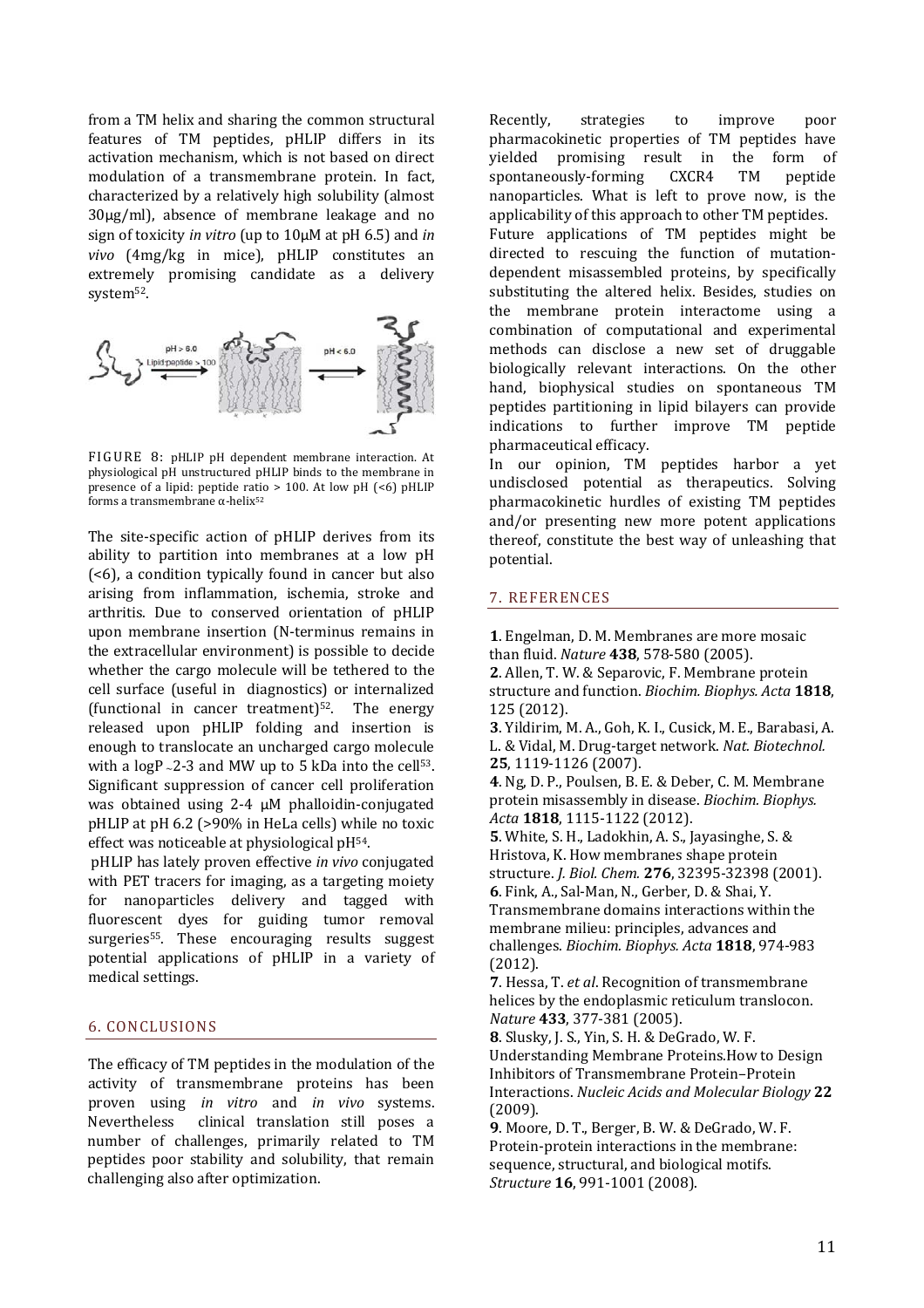**10**. Walters, R. F. & DeGrado, W. F. Helix‐packing motifs in membrane proteins. *Proc. Natl. Acad. Sci. U. S. A.* **103**, 13658‐13663 (2006).

**11**. Tarasova, N. I., Rice, W. G. & Michejda, C. J. Inhibition of G‐protein‐coupled receptor function by disruption of transmembrane domain interactions.

*J. Biol. Chem.* **274**, 34911‐34915 (1999).

**12**. Bordag, N. & Keller, S. Alpha‐helical transmembrane peptides: a "divide and conquer" approach to membrane proteins. *Chem. Phys. Lipids* **163**, 1‐26 (2010).

**13**. Popot, J. L., Gerchman, S. E. & Engelman, D. M. Refolding of bacteriorhodopsin in lipid bilayers. A thermodynamically controlled two‐stage process. *J. Mol. Biol.* **198**, 655‐676 (1987).

**14**. Gerber, D., Sal‐Man, N. & Shai, Y. Two motifs within a transmembrane domain, one for homodimerization and the other for heterodimerization. *J. Biol. Chem.* **279**, 21177‐21182 (2004).

**15**. Yin, H. *et al*. Activation of platelet alphaIIbbeta3 by an exogenous peptide corresponding to the transmembrane domain of alphaIIb. *I. Biol. Chem.* **281**, 36732‐36741 (2006).

**16**. Hebert, T. E. *et al*. A peptide derived from a beta2‐adrenergic receptor transmembrane domain inhibits both receptor dimerization and activation. *J. Bio l. Chem.* **271**, 16384‐16392 (1996).

**17**. Hill, R. G. & Rang, H. P. in *Drug Discovery and De hnology in transition* (Churchill *velopment, Tec* Liv ingstone, 2012).

**18**. Groner, B. in *Peptides as Drugs, Discovery and Developemnt* (WILEY‐VCH, 2009).

**19**. Melnyk, R. A. *et al*. Polar residue tagging of transmembrane peptides. *Biopolymers* **71**, 675‐685 (2003).

**20**. Slivka, P. F., Wong, J., Caputo, G. A. & Yin, H. Peptide probes for protein transmembrane domains. *ACS Chem. Biol.* **3**, 402‐411 (2008).

**21**. Cammett, T. J. *et al*. Construction and genetic selection of small transmembrane proteins that activate the human erythropoietin receptor. *Proc. Natl. Acad. Sci. U. S. A.* **107**, 3447‐3452 (2010).

**22**. Scheideman, E. H. *et al*. Transmembrane protein aptamers that inhibit CCR5 expression and HIV coreceptor function. *J. Virol.* 86, 10281-10292 (2012).

**23.** Yin, H. *et al*. Computational design of peptides that target transmembrane helices. *Science* **315**, 1817‐1822 (2007).

**24**. Ulmschneider, J. P., Andersson, M. & Ulmschneider, M. B. Determining peptide partitioning properties via computer simulation. *J. Membr. Biol.* **239**, 15‐26 (2011).

**25**. Killian, J. A. Synthetic peptides as models for intrinsic membrane proteins. FEBS Lett. 555, 134-138 (2003).

**26**. Manolios, N. *et al*. T‐cell antigen receptor transmembrane peptides modulate T‐cell function and T cell‐mediated disease. *Nat. Med.* **3**, 84‐88 (1997).

**27**. Manolios, N., Ali, M. & Bender, V. T‐cell antigen receptor (TCR) transmembrane peptides: A new paradigm for the treatment of autoimmune diseases. *Cell. Adh Migr.* **4**, 273‐283 (2010). **28**. Tomich, J. M. *et al*. Aqueous solubilization of transmembrane peptide sequences with retention

of membrane insertion and function. *Biophys. J.* **74**, 256‐267 (1998).

**29**. Beevers, A. J. & Dixon, A. M. Helical membrane peptides to modulate cell function. *Chem. Soc. Rev.* **39**, 2146‐2157 (2010).

**30**. Poulsen, B. E. & Deber, C. M. Drug efflux by a small multidrug resistance protein is inhibited by a transmembrane peptide. *Antimicrob. Agents Chemother.* **56**, 3911‐3916 (2012).

**31**. Shank, L. P. *et al*. Redesigning channel‐forming peptides: amino acid substitutions that enhance rates of supramolecular self-assembly and raise ion 6). transport activity. *Biophys. J.* **90**, 2138‐2150 (200 **32**. Lin, J. H. Pharmacokinetics of biotech drugs: peptides, proteins and monoclonal antibodies. *Curr. Drug Metab.* **10**, 661‐691 (2009).

**33**. Milton, R. C., Milton, S. C. & Kent, S. B. Total chemical synthesis of a D‐enzyme: the enantiomers of HIV‐1 protease show reciprocal chiral substrate specificity [corrected. *Science* **256**, 1445‐1448 (1992).

**34**. Gerber, D. & Shai, Y. Chirality‐independent protein‐protein recognition between transmembrane domains in vivo. *J. Mol. Biol.* **322**, 491‐495 (2002).

**35**. Gerber, D., Sal‐Man, N. & Shai, Y. Structural adaptation of the glycophorin A transmembrane homodimer to D‐amino acid modifications. *J. Mol. Biol.* **339**, 243‐250 (2004).

**36**. Hu, J., Qin, H., Sharma, M., Cross, T. A. & Gao, F. P. Chemical cleavage of fusion proteins for high‐level production of transmembrane peptides and protein domains containing conserved methionines. *Biochim. Biophys. Acta* **1778**, 1060‐1066 (2008).

**37**. Call, M. E., Pyrdol, J., Wiedmann, M. & Wucherpfennig, K. W. The organizing principle in the formation of the T cell receptor‐CD3 complex.

*Cell* **111**, 967‐979 (2002). **38.** Gollner, G. P., Muller, G., Alt, R., Knop, J. & Enk, A. H. Therapeutic application of T cell receptor mimic peptides or cDNA in the treatment of T cellmediated skin diseases. *Gene Ther.* **7**, 1000‐1004 (2000).

**39**. Gerber, D., Quintana, F. J., Bloch, I., Cohen, I. R. & Shai, Y. D‐enantiomer peptide of the TCRalpha transmembrane domain inhibits T-cell activation in vit ro and in vivo. *FASEB J.* **19**, 1190‐1192 (2005).

**40**. http://gallus.reactome.org/.

**41**. Bennasroune, A. *et al*. Transmembrane peptides as inhibitors of ErbB receptor signaling. *Mol. Biol. Cell* **15**, 3464‐3474 (2004).